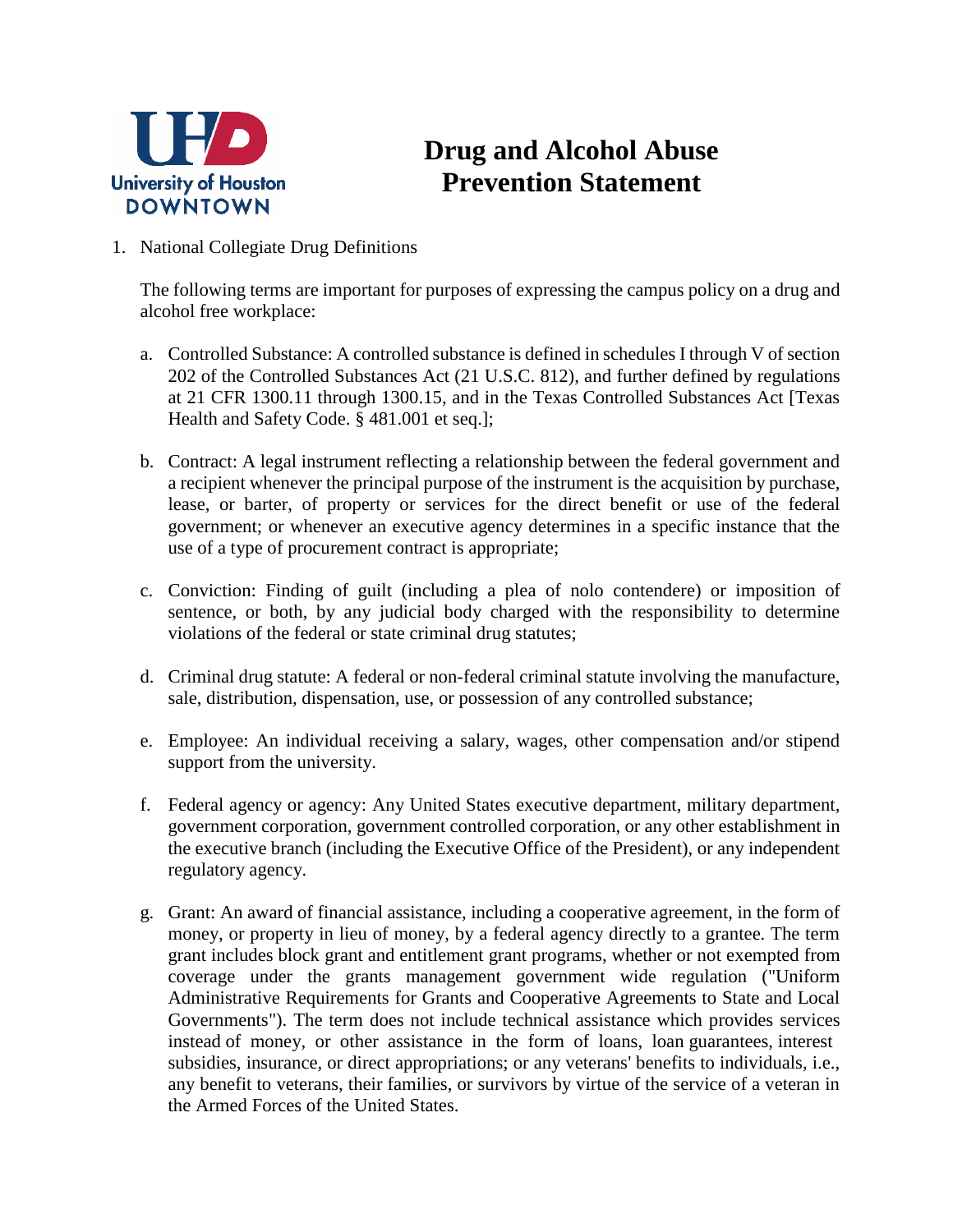- h. Grantee: A legal entity which applies for or receives a grant or contract directly from a federal agency.
- i. Illicit drug use: The use of an illegal drug substance, and the abuse of other drugs and alcohol.
- j. Nolo contendere A Latin phrase meaning "I will not contest it." A plea in a criminal case which does not require the defendant to admit guilt, but the defendant does not contest the facts on which the charge is based. Some judges refuse to accept such pleas in criminal cases.
- k. Student: An individual registered or enrolled for credit or non-credit in a course or program offered by UHD.
- l. University activities: An activity officially sponsored by UHD.
- 2. The Dangers of Drug or Alcohol Abuse in the Workplace and on Campus

The use and/or progressive dependence on drugs or alcohol adversely affects the job performance and productivity of Americans. College students are also adversely impacted by the use of chemical substances and drugs. Some estimate that 70% of the working population and 90% of college students consume mood-altering chemicals of some type.

3. Health Risks

The abuse of drugs or alcohol in the workplace can lead to a variety of serious consequences including: poor decision making; poor morale; work errors; wasted time and materials; damage to equipment; theft; tardiness; absenteeism; accidents which injure the drug abuser; accidents which put all employees and students at risk of injury and may lead to disciplinary action, prosecution, illness, and even death of the drug abuser. Abusers of these substances experience depression, isolation, loss of memory, loss of coordination, impaired judgment, reduced morale, anxiety, paranoia and loss of self-respect.

4. Philosophy

The unlawful use of drugs and alcohol is inconsistent with the behavior expected of members of a university community. The University of Houston-Downtown (UHD) is committed to the maintenance of a drug free environment on campus or campus-sanctioned activities by prohibiting the use or abuse of drugs and alcohol. A drug and alcohol abuse prevention program is in operation and accessible to all members of the campus community. The campus is committed to the further expansion of that program and the dissemination of drug awareness information to the members of the campus community. In addition, the campus is committed to enforcing the provisions of the Drug Free Workplace Act of 1988 and the Drug Free School and Communities Act of 1989 and believes that these acts and implementation of their regulations provide a proper framework for the drug and alcohol abuse policies of the campus.